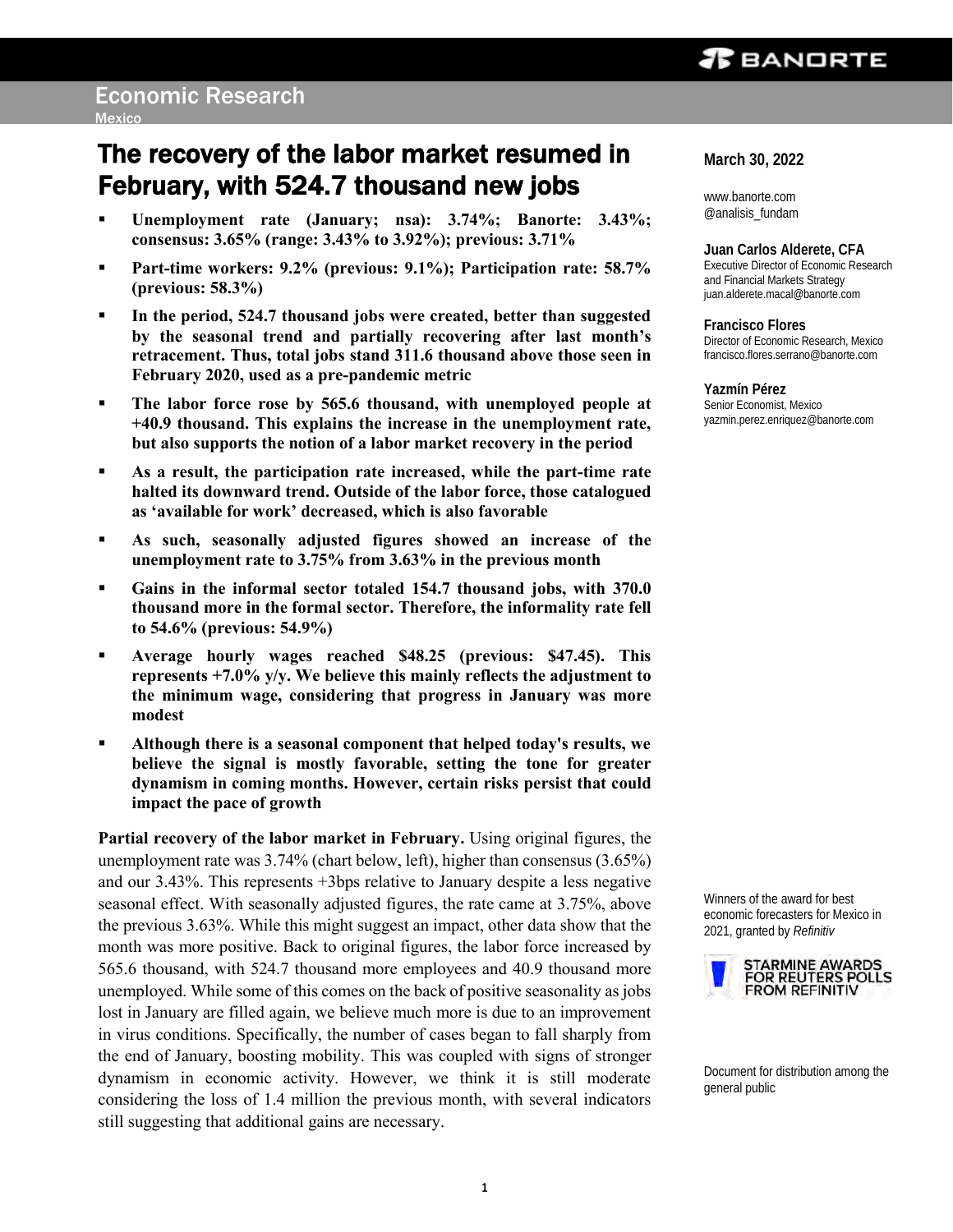In this context, the participation rate rose to 58.7% (previous: 58.3%). This is explained by the increase in the labor force, while people outside the labor force falling by 226.3 thousand. From the latter, those 'available' fell by 324.7 thousand, with those 'not available' picked up by 98.4 thousand. Within the first group, it is favorable that the decline was concentrated in those that 'are not looking for a job because they do not see chances of finding one'. Therefore, total employees reached 56.1 million, exceeding by the level in February 2020 –before the impact of the virus– by 311.6 thousand, but still 883.5 thousand short from the maximum in December 2021. As previously, to better reflect the labor market conditions, we sum those 'available for work' not in the labor force both to the unemployed and the labor force. With this, the "expanded" unemployment rate stood at 14.8%, lower than the 15.3% in January. For reference, in February 2020 it reached 12.2%.



**Participation rate** %, nsa **58.7 46 48 50 52 54 56 58 60 62**

Note: Dotted lines correspond to data obtained through the phone-only survey. The grey line indicates the hybrid survey Source: Banorte with data from INEGI



### **Gains again centered in the informal sector, with an acceleration in wages.**

Out of the 524.7 thousand gained, 154.7 thousand corresponded to the informal sector, with  $+370.0$  thousand in the formal economy. At the margin, the last figure is better than those in the IMSS employment report, suggesting gains in other areas such as federal and state workers, along with the military. Meanwhile, we think the recovery of the first group is due to a rebound after the drop in the previous month, benefiting from lower worker absenteeism due to the decrease in contagions. However, we expected a more substantial increase. As a result, the informality rate fell to 54.6% (previous: 54.9%). By sectors, services concentrated gains at +863.5 thousand, noting sharp increases in social (+358.9 thousand) and 'diverse'  $(+253.4$  thousand). In industry  $(+264.1$  thousand), construction was the highest with +202.0 thousand, while manufacturing lost 2.5 thousand jobs. Lastly, the primary sector shed 706.6 thousand positions. On the other hand, the parttime rate increased to 9.2% from 9.1%, breaking with months of improvements. The average hourly wage stood at \$48.25, higher by \$0.80 sequentially and accelerating to  $+7.0\%$  y/y. We believe this is more consistent with the enactment of the 22% rise to the minimum wage at the beginning of the year. As such, it likely sets the tone for additional progress along the wage curve for the remainder of the year.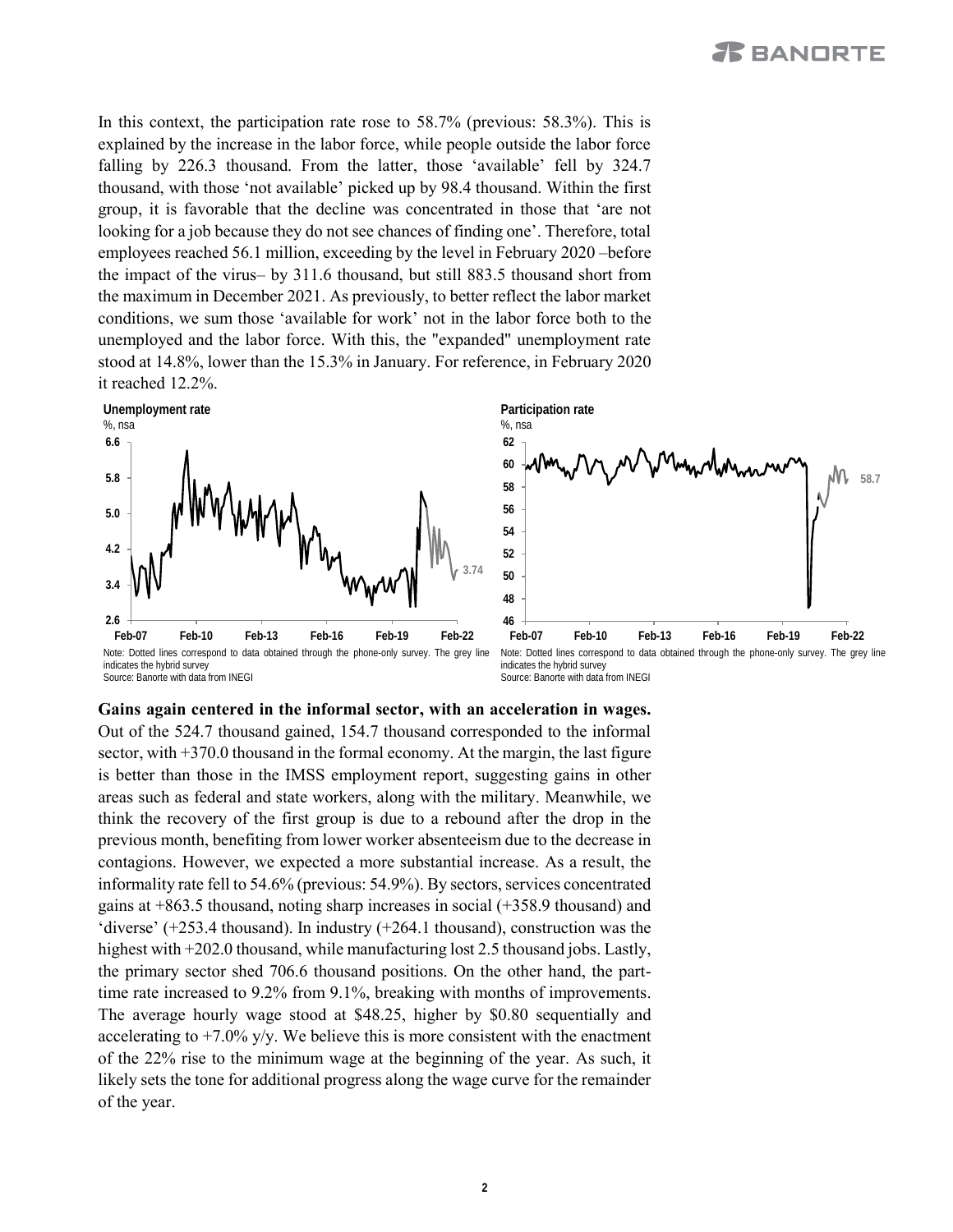#### **INEGI's employment report** Non-seasonally adjusted figures

| %                                | Feb-22 | Jan-22 | <b>Difference</b> |
|----------------------------------|--------|--------|-------------------|
| Unemployment rate                | 3.74   | 3.71   | 0.03              |
| Participation rate               | 58.7   | 58.3   | 0.4               |
| Part-time workers rate           | 9.2    | 9.1    | 0.1               |
| Formal employment                | 45.4   | 45.1   | 0.2               |
| Informal employment <sup>1</sup> | 54.6   | 54.8   | $-0.2$            |
| Working in the informal economy  | 28.5   | 27.5   | 1.0               |
| Working in the formal economy    | 26.1   | 27.3   | $-1.3$            |

Source: INEGI

 $\overline{a}$ 

**The recovery resumes, with better conditions in the short-term, although with heightened risks on the horizon.** Even adjusting for the month's positive skew, we think the results are positive. In our view, it shows that the recovery got back on track after the impact in January. Overall, this is consistent with [more](https://www.banorte.com/cms/casadebolsabanorteixe/analisisyestrategia/analisiseconomico/mexico/20220322_Timely_Indicator_Feb.pdf) [favorable](https://www.banorte.com/cms/casadebolsabanorteixe/analisisyestrategia/analisiseconomico/mexico/20220322_Timely_Indicator_Feb.pdf) signs for activity in the period that could extend in the short-term.

Considering this, we believe job gains will continue at least in March, if not in the following months. Specifically, conditions surrounding the virus –with all states in 'green' in the traffic light indicator– have resulted in a larger number of people returning to offices and workplaces in general. While the impact of this by itself could be small, it may spillover to support and related services and fuel an additional recovery. We also note that the seasonal effect in hiring remains positive in March, further boosting the numbers. On wages, today's acceleration sets the basis for gains to consolidate in coming months. However, progress they may have relative to price pressures will be very important, with a significant impact of the latter on households' purchasing power.

In the medium-term, risks are becoming more relevant. Even though the direct effect of the conflict in Ukraine could be modest for our country, the impact of higher inflationary pressures because of this could undermine the local recovery. In addition, the persistence of shocks to supply chains –with important lockdowns in China due to new outbreaks of COVID-19– and distortions in some local sectors could persist, limiting growth. Despite of this and considering that 1Q21 has had some positive surprises, we maintain our estimate for the unemployment rate at the end of the year at 3.7%, although with higher levels of participation relative to those seen currently.

<sup>&</sup>lt;sup>1</sup> Informal employment considers workers not affiliated to the Social Security Institutes (IMSS and ISSSTE) and the armed forces. However, those in the formal economy do pay some form of income tax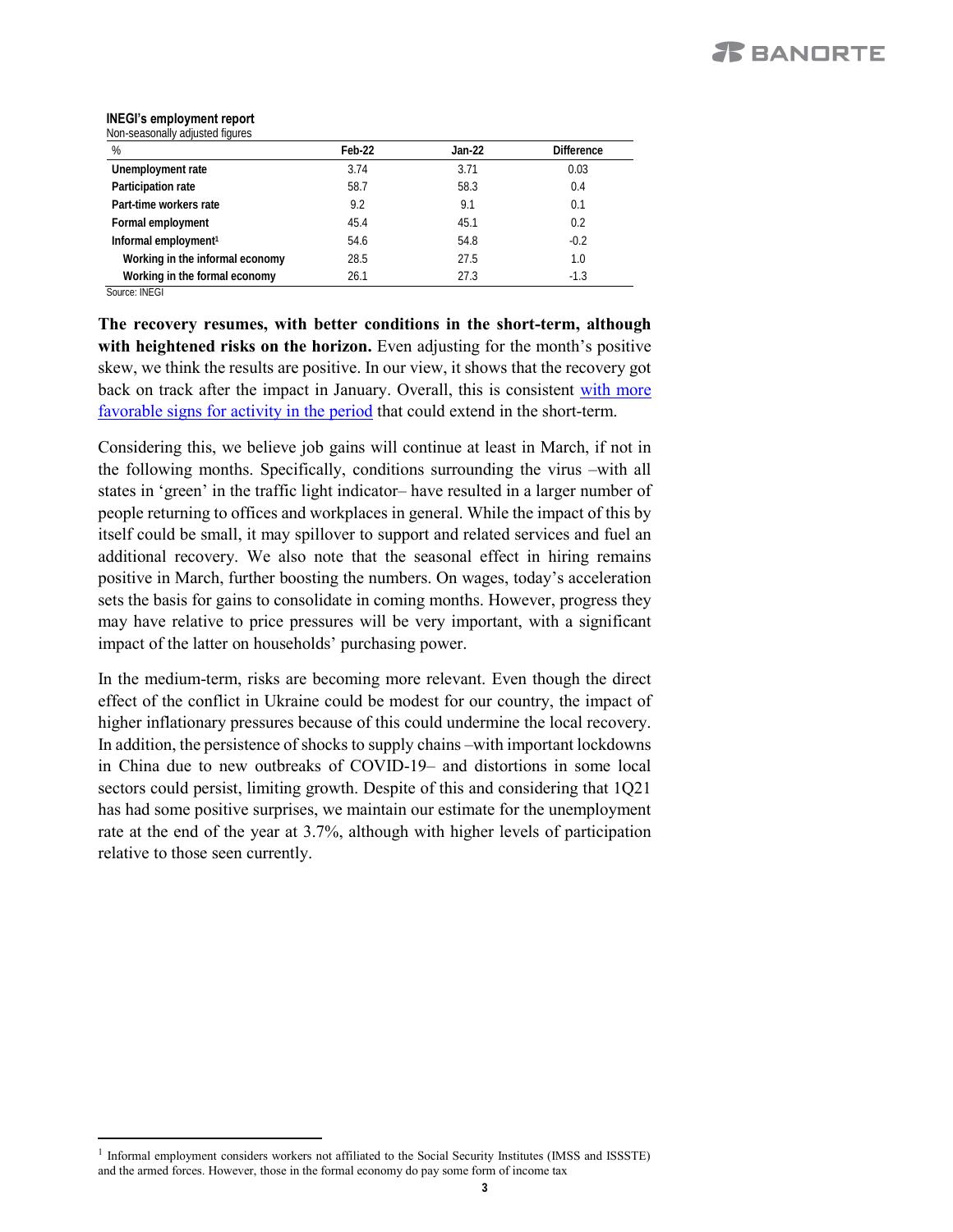

### **Analyst Certification**

**We, Alejandro Padilla Santana, Juan Carlos Alderete Macal, Alejandro Cervantes Llamas, Manuel Jiménez Zaldívar, Marissa Garza Ostos, Francisco José Flores Serrano, Katia Celina Goya Ostos, José Luis García Casales, Yazmín Selene Pérez Enríquez, José Itzamna Espitia Hernández, Carlos Hernández García, David Alejandro Arenas Sánchez. Paola Soto Leal, Víctor Hugo Cortes Castro, Hugo Armando Gómez Solís, Daniela Olea Suárez, Miguel Alejandro Calvo Domínguez, Luis Leopoldo López Salinas, Leslie Thalía Orozco Vélez, Gerardo Daniel Valle Trujillo and Isaías Rodríguez**  Sobrino, certify that the points of view expressed in this document are a faithful reflection of our personal opinion on the company (s) or firm (s) within this report, along with its affiliates and/or securities issued. Moreover, we also state that we have not received, nor receive, or will receive **compensation other than that of Grupo Financiero Banorte S.A.B. of C.V for the provision of our services.**

#### **Relevant statements.**

**In accordance with current laws and internal procedures manuals, analysts are allowed to hold long or short positions in shares or securities issued by companies that are listed on the Mexican Stock Exchange and may be the subject of this report; nonetheless, equity analysts have to adhere to certain rules that regulate their participation in the market in order to prevent, among other things, the use of private information for their benefit and to avoid conflicts of interest. Analysts shall refrain from investing and holding transactions with securities or derivative instruments directly or through an intermediary person, with Securities subject to research reports, from 30 calendar days prior to the issuance date of the report in question, and up to 10 calendar days after its distribution date.**

#### **Compensation of Analysts.**

Analysts' compensation is based on activities and services that are aimed at benefiting the investment clients of Casa de Bolsa Banorte and its subsidiaries. Such compensation is determined based on the general profitability of the Brokerage House and the Financial Group and on the individual performance of each analyst. However, investors should note that analysts do not receive direct payment or compensation for any specific transaction in investment banking or in other business areas.

#### **Last-twelve-month activities of the business areas.**

*Grupo Financiero Banorte S.A.B. de C.V., through its business areas, provides services that include, among others, those corresponding to investment*  banking and corporate banking, to a large number of companies in Mexico and abroad. It may have provided, is providing or, in the future, will provide a service *such as those mentioned to the companies or firms that are the subject of this report. Casa de Bolsa Banorte or its affiliates receive compensation from such corporations in consideration of the aforementioned services.*

*Over the course of the last twelve months, Grupo Financiero Banorte S.A.B. C.V., has not obtained compensation for services rendered by the investment bank or by any of its other business areas of the following companies or their subsidiaries, some of which could be analyzed within this report.*

#### **Activities of the business areas during the next three months.**

Casa de Bolsa Banorte, Grupo Financiero Banorte or its subsidiaries expect to receive or intend to obtain revenue from the services provided by investment banking or any other of its business areas, by issuers or their subsidiaries, some of which could be analyzed in this report.

#### **Securities holdings and other disclosures**.

As of the end of last quarter, Grupo Financiero Banorte S.A.B. of C.V. has not held investments, directly or indirectly, in securities or derivative financial instruments, whose underlying securities are the subject of recommendations, representing 1% or more of its investment portfolio of outstanding securities or 1 % of the issuance or underlying of the securities issued.

None of the members of the Board of Grupo Financiero Banorte and Casa de Bolsa Banorte, along general managers and executives of an immediately below level, have any charges in the issuers that may be analyzed in this document.

The Analysts of Grupo Financiero Banorte S.A.B. of C.V. do not maintain direct investments or through an intermediary person, in the securities or derivative instruments object of this analysis report.

#### **Guide for investment recommendations.**

|             | Reference                                                                                                                                                                                                                             |
|-------------|---------------------------------------------------------------------------------------------------------------------------------------------------------------------------------------------------------------------------------------|
| <b>BUY</b>  | When the share expected performance is greater than the MEXBOL estimated performance.                                                                                                                                                 |
| <b>HOLD</b> | When the share expected performance is similar to the MEXBOL estimated performance.                                                                                                                                                   |
| <b>SELL</b> | When the share expected performance is lower than the MEXBOL estimated performance.<br>Ford Morral Mic document office a decoral admitse of becomercial compared and controlled the first Morral Communication of Firewald Waldege to |

Even though this document offers a general criterion of investment, we urge readers to seek advice from their own Consultants or Financial Advisors, in order to consider whether any of the values mentioned in this report are in line with their investment goals, risk and financial position.

#### *Determination of Target Prices*

For the calculation of estimated target prices for securities, analysts use a combination of methodologies generally accepted among financial analysts, including, but not limited to, multiples analysis, discounted cash flows, sum-of-the-parts or any other method that could be applicable in each specific case according to the current regulation. No guarantee can be given that the target prices calculated for the securities will be achieved by the analysts of Grupo Financiero Banorte S.A.B. C.V, since this depends on a large number of various endogenous and exogenous factors that affect the performance of the issuing company, the environment in which it performs, along with the influence of trends of the stock market, in which it is listed. Moreover, the investor must consider that the price of the securities or instruments can fluctuate against their interest and cause the partial and even total loss of the invested capital.

The information contained hereby has been obtained from sources that we consider to be reliable, but we make no representation as to its accuracy or completeness. The information, estimations and recommendations included in this document are valid as of the issue date but are subject to modifications and changes without prior notice; Grupo Financiero Banorte S.A.B. of C.V. does not commit to communicate the changes and also to keep the content of this document updated. Grupo Financiero Banorte S.A.B. of C.V. takes no responsibility for any loss arising from the use of this report or its content. This document may not be photocopied, quoted, disclosed, used, or reproduced in whole or in part without prior written authorization from Grupo Financiero Banorte S.A.B. of C.V.